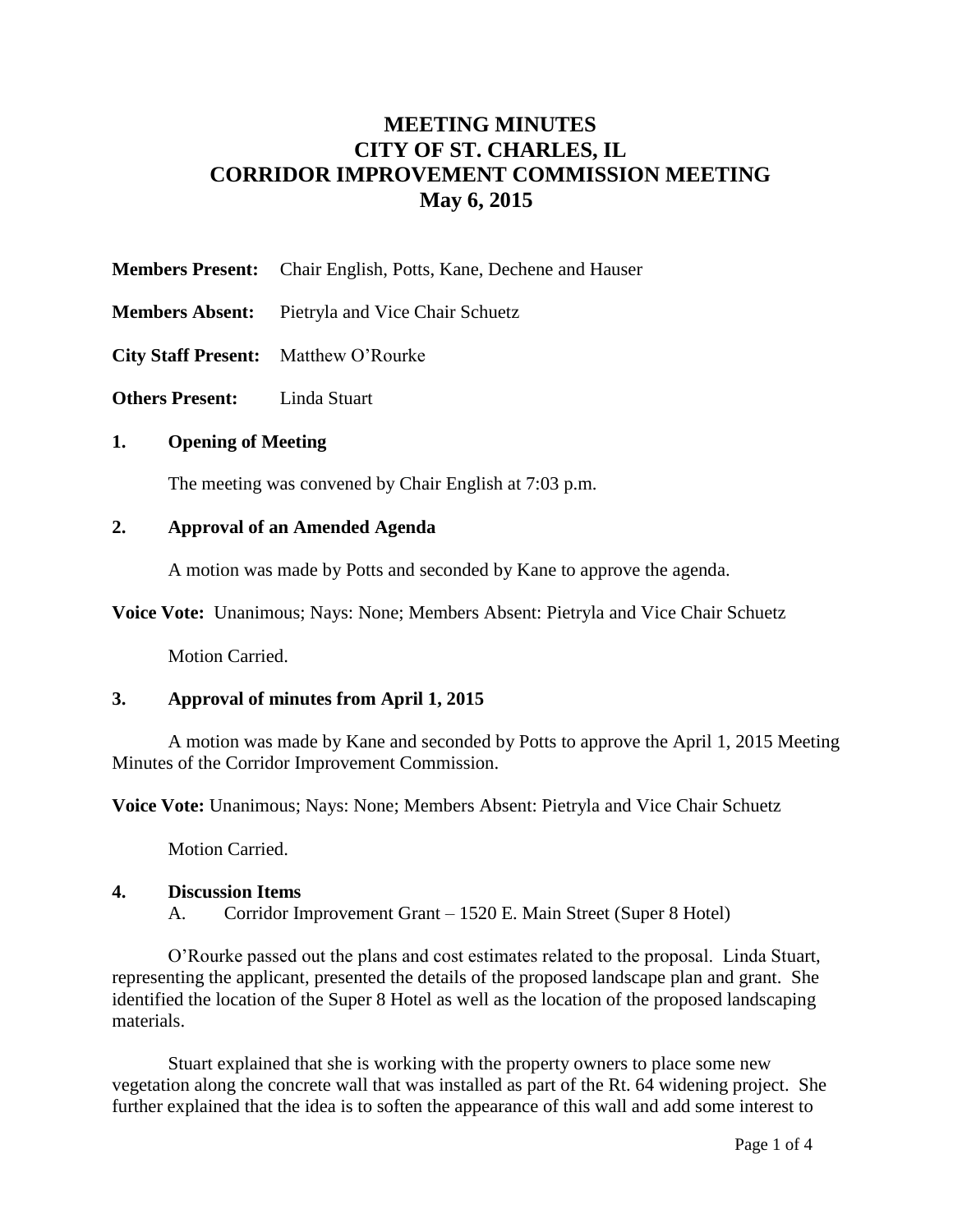the entrance of the Super 8 Hotel. She stated that the concept is to install Fire Bushes at both ends of the wall and add color to the area. Chair English asked for clarification of the Fire Bush. Member Potts stated that these would be Euonymus. Potts also suggested some Daylilies because of their hearty nature and to add some different plants.

Potts also suggested adding some Allium to create more variety on the plan. Stuart stated that she will go back to the landscape professional with any needed changes.

Chairman English clarified with Stuart that we are also talking about the area around the monument sign. Stuart stated that she wanted to clean this up and add some plants and that the other plants would be used as bookends to the concrete wall. Stuart stated that she would also need to talk to the Tin Cup Pass owners to possibly continue the design.

Chair English asked if there should be more vegetation to the plans. Stuart explained that she has suggested more plantings but the owners of Super 8 have been hesitant to add too much vegetation, however that she would be open to adding more plants to the plan.

Chair English asked if the base of the sign could be enhanced. O'Rourke stated that this sign was modified as part of the City's amortization. Stuart stated that the sign was moved but the property owner does not want to spend any more money on this issue.

Chair English stated that it would also be possible to apply for another grant on the Arby's property so Stuart is able to carry the design further east.

Dechene asked for clarification as to the Bengal Genista and what type of plant that was. Stuart stated that it was a flowering bush that has an interesting visual appeal. Dechene suggested using a Viburnum instead. There was some concern expressed about the height of the Viburnum and covering the sign, but would be salt tolerant. There was some concern expressed to the heartiness of the Bengal Genista. Member Hauser Suggested Regelia. Member Potts suggested Gro - Low Sumac.

Chair English suggested that the Commission pick a preferred species to recommend for this grant. The Commission decided on Gro –Low Sumac since it is hearty, native, and adds color. The Commission also agreed that Daylilies would be a good choice given their color and difficulties of this site due to salt and drought concerns. Stuart also stated that she would also investigate the other species suggested. Potts clarified that these should be Happy Return Daylilies. The third choice would be the Allium.

A motion was made by Hauser and seconded by Dechene to recommend approval of the property grant with certain modifications to the plan and cost estimates in an amount not to exceed \$1,325.00.

**Voice Vote:** Unanimous; Nays: None; Absent: Pietryla and Vice Chair Schuetz

Motion Carried.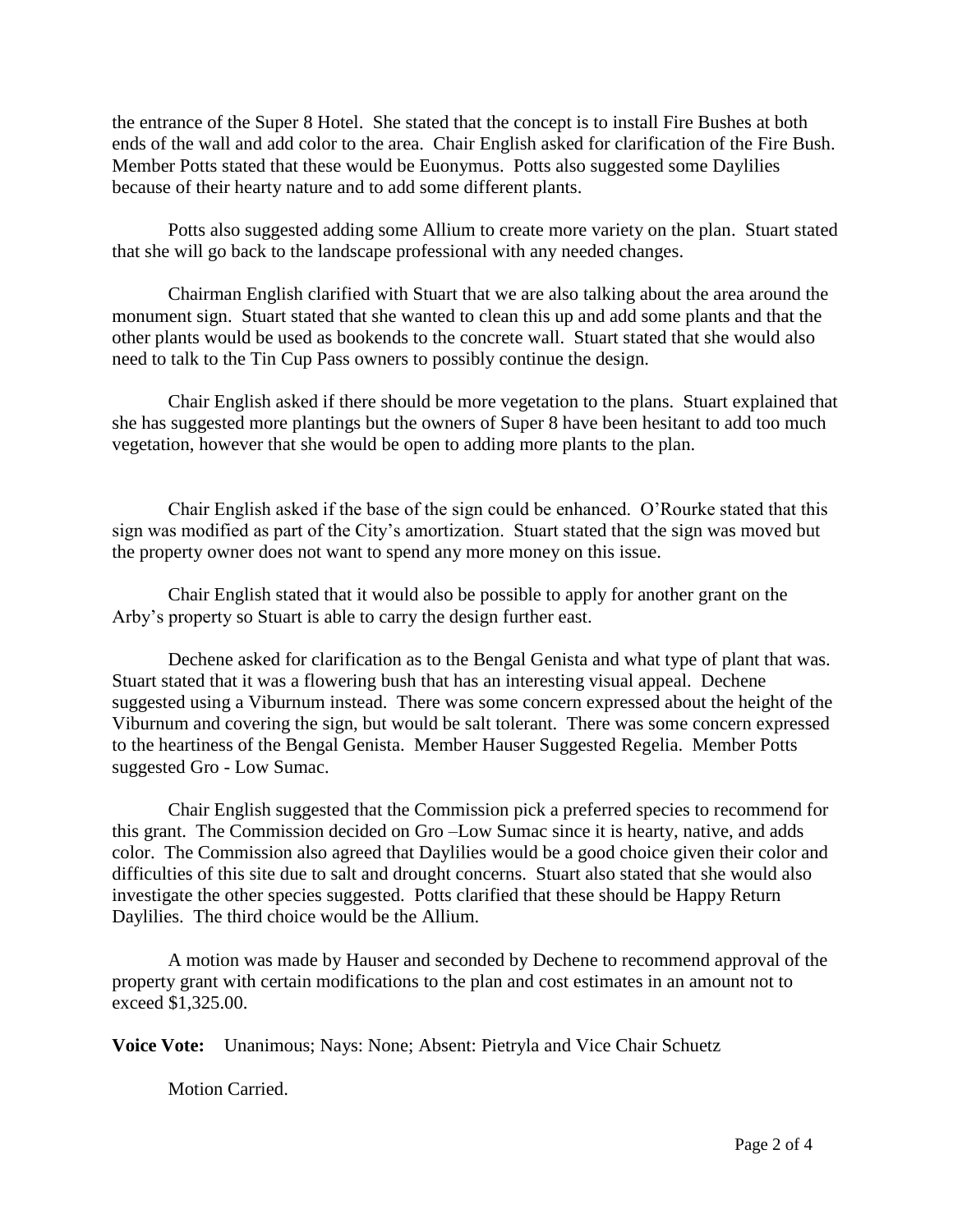## B. Corridor Improvement Grant - 1302 E. Main Street (Valley Lube)

Linda Stuart was also representing the property at 1302 E. Main Street. O'Rourke stated that the business's freestanding sign was relocated as part of the amortization process and that this grant is related to the location of that sign. Stuart explained that the businesses sign was removed and that they have been trying to figure out the best place to put the sign.

Stuart stated that the design concept is to create an oval around the base of the new sign with bolder stones. They will also be auguring holes into the black top to provide soil access for the proposed vegetation. Stuart was looking at placing Feather Reed Grass in this area. The stones would also protect the proposed sign from vehicles.

Chair English asked if the species are salt and drought tolerant. Stuart stated that it is her understanding that these species are and she stated that she will have the owner water them as well.

Dechene stated that the Winter Creeper would be tolerant and is hearty enough for this location. Member Potts suggested either Panicum or Weeping Cotoneaster. Member Dechene expressed some concern about the Panicum surviving in the proposed location. Chair English stated that Cotoneaster is a good suggestion and also asked about any grass recommendations. Member Dechene stated that most native grasses would be okay once established, but was worried about the amount of soil available in this location. Stuart stated that she was going to have the holes for the plants augured down to a depth of 1 to 1 and ½ feet to help. Member Dechene stated that her recommendation would lean towards Panicum, but is concerned with it lasting.

A motion was made by Dechene and seconded by Potts to recommend approval of the property grant with certain modifications to utilize Cotoneaster Hessei and Prairie Fire or Northwind Panicum varieties to the plan and cost estimates in an amount not to exceed \$1,325.00.

Voice Vote: Unanimous; Nays: None; Members Absent: Pietryla and Vice Chair Schuetz

## Motion Carried.

O'Rourke said he will present both grant requests at the June Planning & Development Meeting. O'Rourke stated that he will need any revisions to the plans submitted by the Friday before Memorial Day at the latest.

## **5. Additional Business**

Stuart expressed the desire to work with other property owners. The first would be to work with Jim Coleman (Coleman Real Estate) to replace and revamp the landscaping around their office building. The Commission stated that they are open to discussing a grant opportunity with Coleman Real Estate.